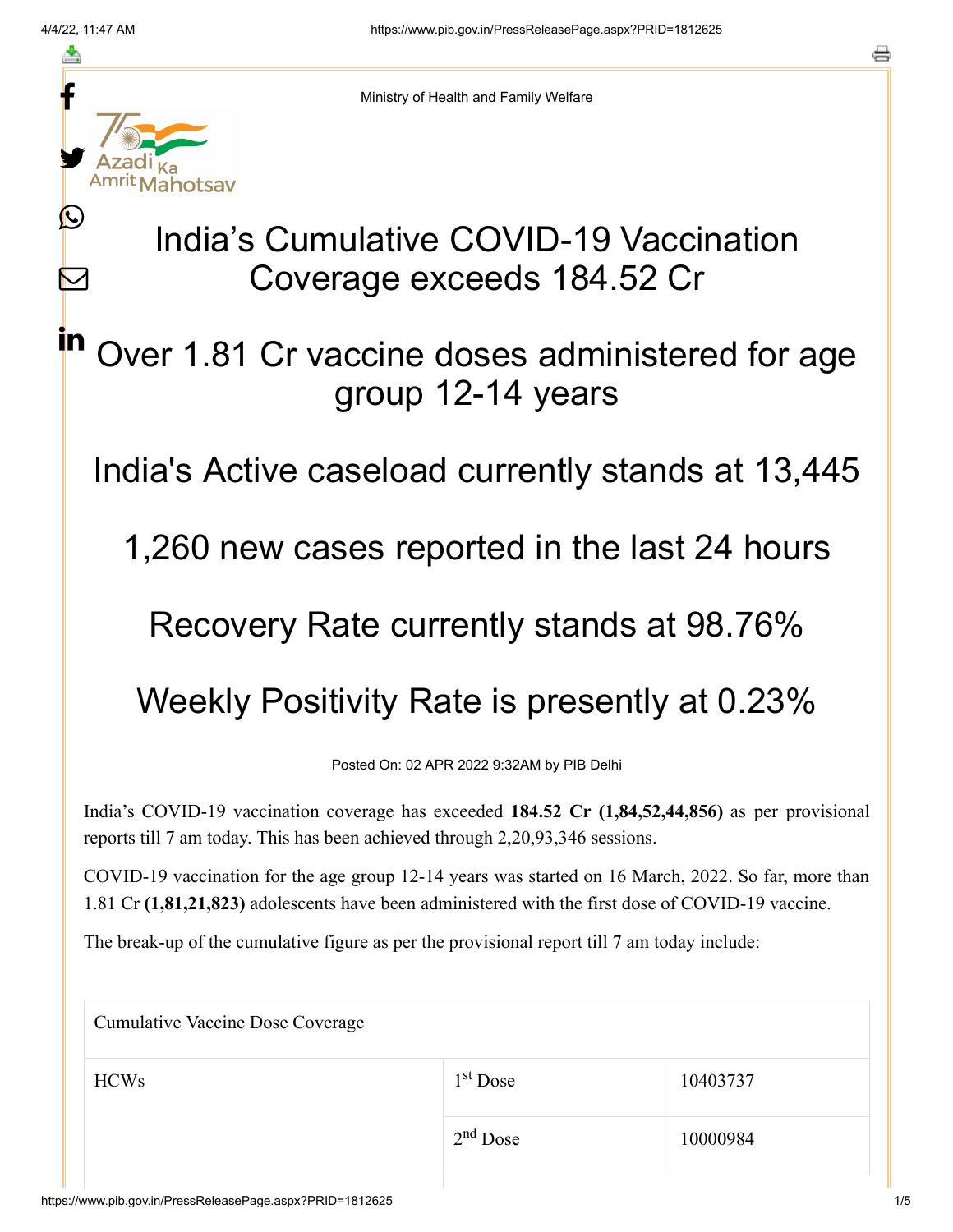| f                 |                        | <b>Precaution Dose</b> | 4474440        |
|-------------------|------------------------|------------------------|----------------|
|                   | <b>FLWs</b>            | $1st$ Dose             | 18413339       |
| $\mathbf{\Omega}$ |                        | $2nd$ Dose             | 17512279       |
|                   |                        | <b>Precaution Dose</b> | 6897755        |
| in                | Age Group 12-14 years  | 1 <sup>st</sup> Dose   | 18121823       |
|                   | Age Group 15-18 years  | 1 <sup>st</sup> Dose   | 57268440       |
|                   |                        | $2nd$ Dose             | 38356896       |
|                   | Age Group 18-44 years  | $1st$ Dose             | 554683438      |
|                   |                        | $2nd$ Dose             | 466628426      |
|                   | Age Group 45-59 years  | 1 <sup>st</sup> Dose   | 202760965      |
|                   |                        | $2nd$ Dose             | 185485333      |
|                   | Over 60 years          | 1 <sup>st</sup> Dose   | 126746554      |
|                   |                        | $2nd$ Dose             | 115534690      |
|                   |                        | <b>Precaution Dose</b> | 11955757       |
|                   | <b>Precaution Dose</b> |                        | 2,33,27,952    |
|                   | Total                  |                        | 1,84,52,44,856 |

Following a continuous downward trend, India's Active Caseload declines to today **13,445** Active cases now constitute **0.03%** of the country's total Positive Cases**.**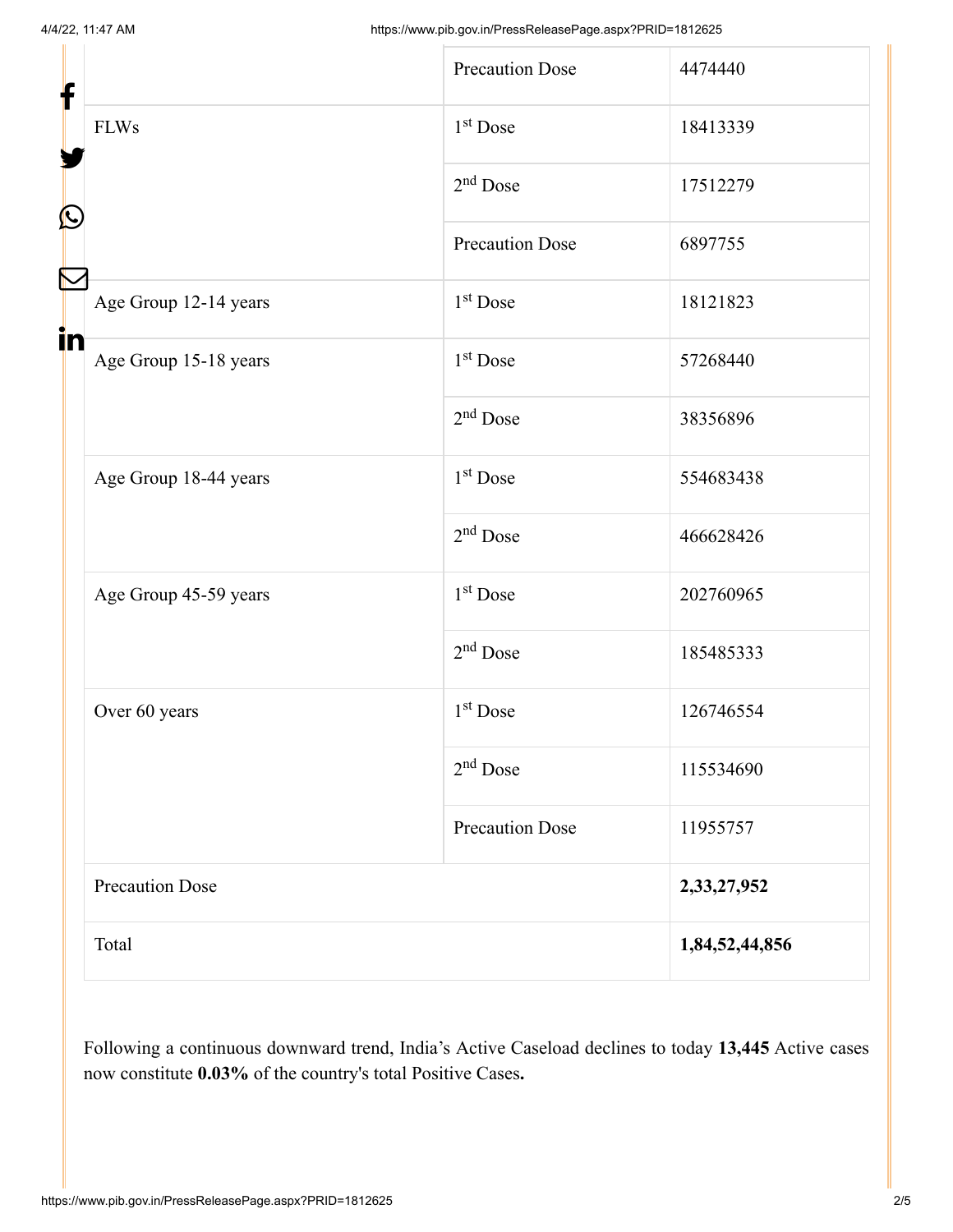

Consequently, India's recovery rate stands at **98.76%. 1,404** patients have recovered in the last 24 hours and the cumulative tally of recovered patients (since the beginning of the pandemic) is now at **4,24,92,326.**



**1,260 new cases** were reported in the last 24 hours.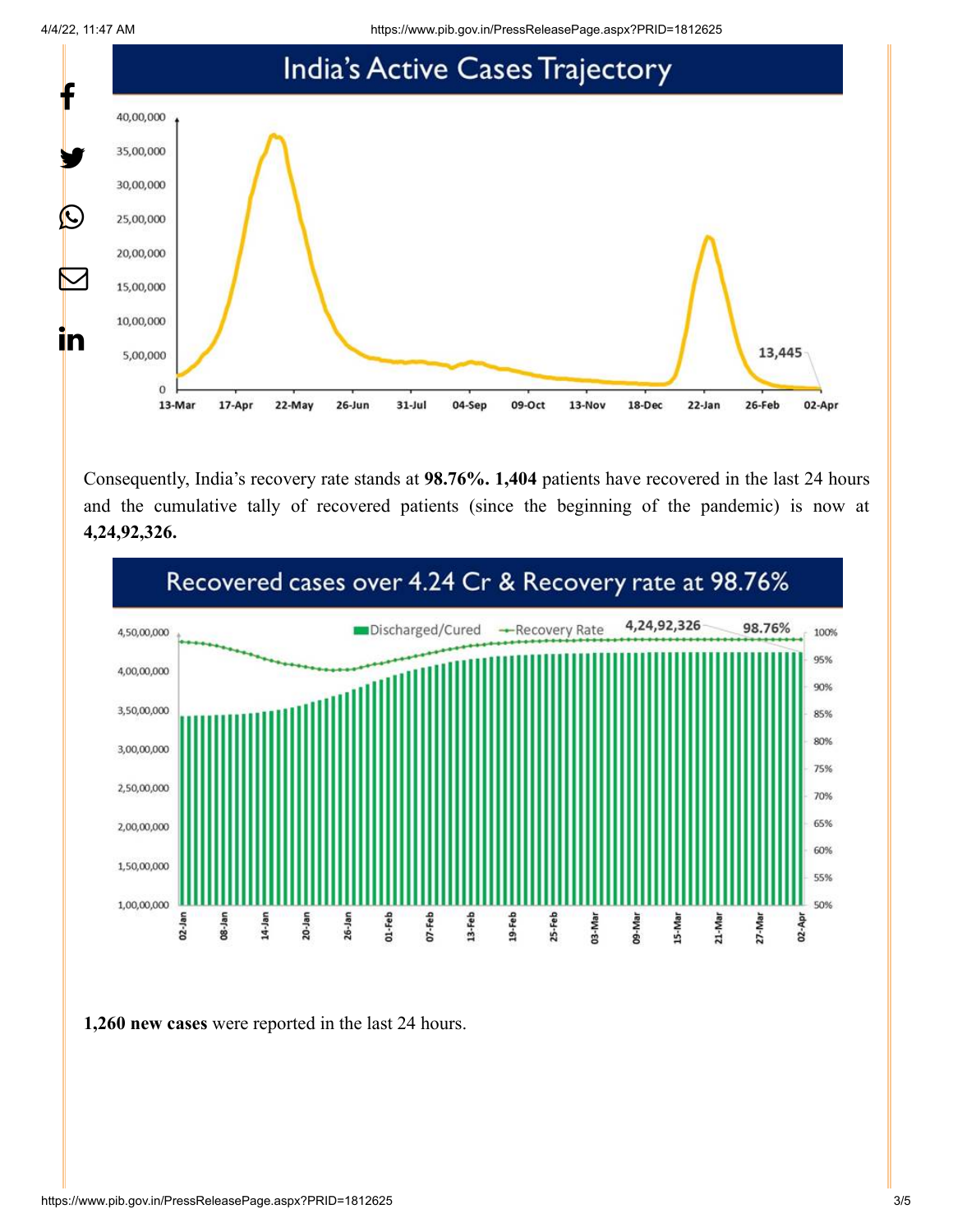

The last 24 hours saw a total of **5,28,021** COVID-19 tests being conducted. India has so far conducted over **79.02 Cr (79,02,98,979)** cumulative tests.

There has been a sustained fall in the weekly and daily Positivity Rates too. **Weekly Positivity Rate** in the country currently **stands at 0.23%** and the **Daily Positivity rate is also reported to be 0.24%.**



\*\*\*\*

#### **MV/AL**

#### **HFW/COVID States data/2<sup>nd</sup> April 2022/3**